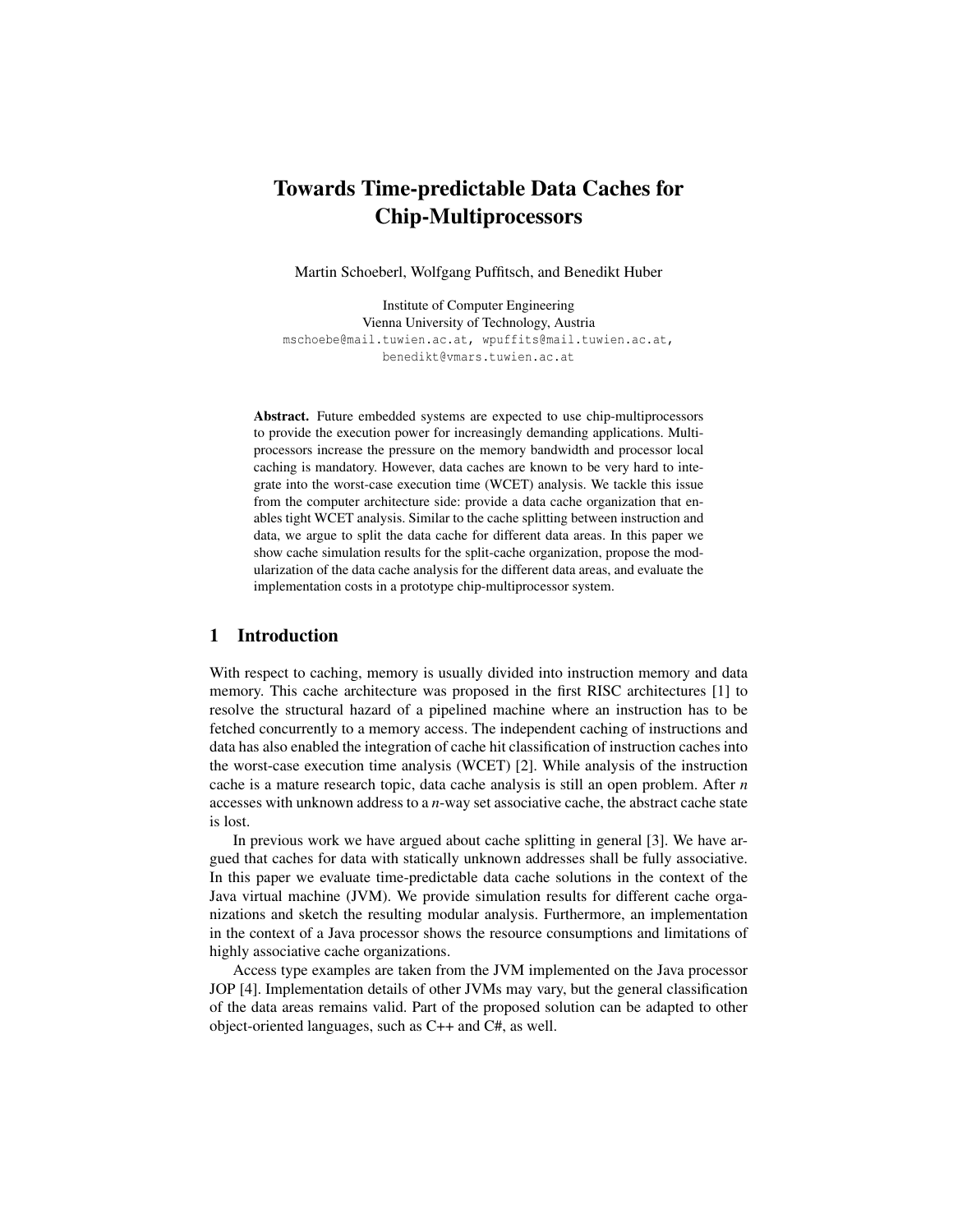# 2 Data Areas and Access Instructions

The memory areas used by the JVM can be classified into five categories:

Method area The instruction memory that contains the bytecodes for the execution. On compiled Java systems this is the native code area

Stack Thread local stack used for stack frames, arguments, and local variables

- Class information A data structure representing the different types. Contains the type description, the method dispatch table, and the constant pool.
- Heap Garbage collected heap of class instances. The object header, which contains auxiliary information, is stored on the heap or in a distinct handle area.

Class variables Shared memory area for static variables.

Caching of the method area and the stack area have been covered in [5] and [6]. In this paper we are interested in a data cache solution for the remaining data areas. On standard cache architectures these memory areas and the stack memory share the same data cache.

### 2.1 Data Access Types

Data memory accesses (except stack accesses) can be classified as follows:

- CLINFO Type information, method dispatch table, and interface dispatch table. The method dispatch table is read on virtual and static method invocation and on the return from a method. The method dispatch table contains two words per method. Bytecodes: new, anewarray, multianewarray, newarray, checkcast, instanceof, invokestatic, invokevirtual, invokespecial, invokeinterface, \*return.
- CONST Constant pool access. Is part of the class information. Bytecodes: ldc, ldc w, ldc2 w, invokeinterface, invokespecial, invokestatic, invokevirtual.

STATIC Access to static fields. Is the class variables area. Bytecodes: getstatic, putstatic.

HEADER Dynamic type, array length, and fields for garbage collection. The type information on JOP is a pointer to the method dispatch table within CLINFO. On JOP each reference is accessed via one indirection, called the handle, to simplify the compacting garbage collection. The header information is part of the handle area. Bytecodes: getfield, putfield, \*aload, \*astore, arraylength, \*aload, \*astore, invokevirtual, invokeinterface.

FIELD Object field access. Is part of the heap. Bytecodes: getfield, putfield.

ARRAY Array access. Is part of the heap. Bytecodes: \*aload, \*astore.

### 2.2 Cache Access Types

The different types of data cache accesses can be classified into four classes w.r.t. the cache analysis:

– The address is *always* known statically. This is the case for static variables (STATIC), which are resolved at link time, and for the constant pool (CONST), which only depends on the currently executed method.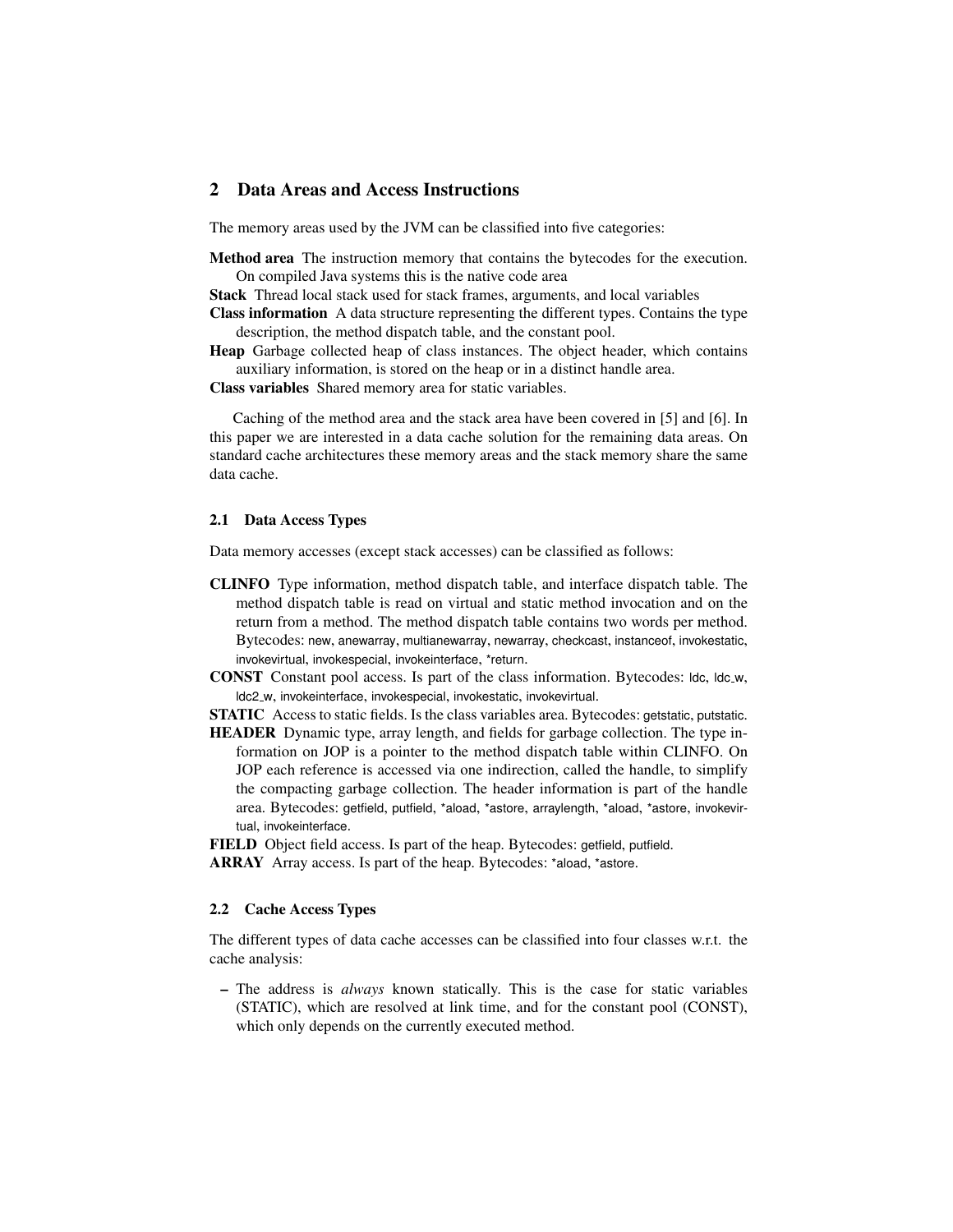- The address depends on the dynamic type of the operand, but not on its value. Therefore, the set of possible addresses is restricted by the receiver types determined for the call site. The class info table, the interface table and the method table are in this category (CLINFO).
- The address depends on the value of the reference. The exact address is unknown, as some value on the managed heap is accessed, but in addition to the symbolic address a relative offset is known. Instance fields and array fields, both showing some degree of spatial locality, belong to this category (FIELD, ARRAY).
- The last category contains handles, references to the method dispatch table, and array lengths (HEADER). They reside on the heap as well, but we only know the symbolic address.

### 2.3 Cache Coherence

For a chip-multiprocessor system the cache coherence protocol is the major limiting factor on the scalability. Splitting data caches also simplifies the cache coherence protocol. Most data areas are actually constant (CLINFO, CPOOL). Access into the handle area (HEADER) is pseudo-constant. The data written into the header area during object creation and can not be changed by a thread. However, the garbage collector can modify this area. To provide a coherent view of the handle area between the garbage collector and the mutators, a cache for the handle area has to be updated or invalidated appropriately.

Data on the heap (FIELD, ARRAY) and in the static area (STATIC) is shared by all threads. With a write-through cache the cache coherence can be enforced by invalidating the cache on monitorenter and before reads from volatile fields.

# 3 Cache Benchmarks

Before developing a new cache organization we run benchmarks to evaluate memory access patterns and possible cache solutions. Our assumption is that the hit rate on the average case correlates with the hit classification in the WCET analysis, when different access types are cached independently. Therefore, we can reason about useful cache sizes from the benchmark results.

For the benchmarks we use two real-world embedded applications [7]: Kfl is one node of a distributed control application and Lift is a lift controller deployed in industrial automation. The Kfl example is a very static application, written in conservative, procedural style. The application Lift was written in a more object-oriented style. Furthermore, two benchmarks from an embedded TCP/IP stack (UdpIp and Ejip) are used to collect performance data. Figure 1 shows the access frequencies for the different memory areas for all benchmarks.

There are no write accesses to the constant data areas and also no write access to the pseudo-constant area (HEADER). As we measure applications without object allocation at runtime, the data in the HEADER area is not mutated. The general trend is that load instructions dominate the memory traffic (between 89% and 93%).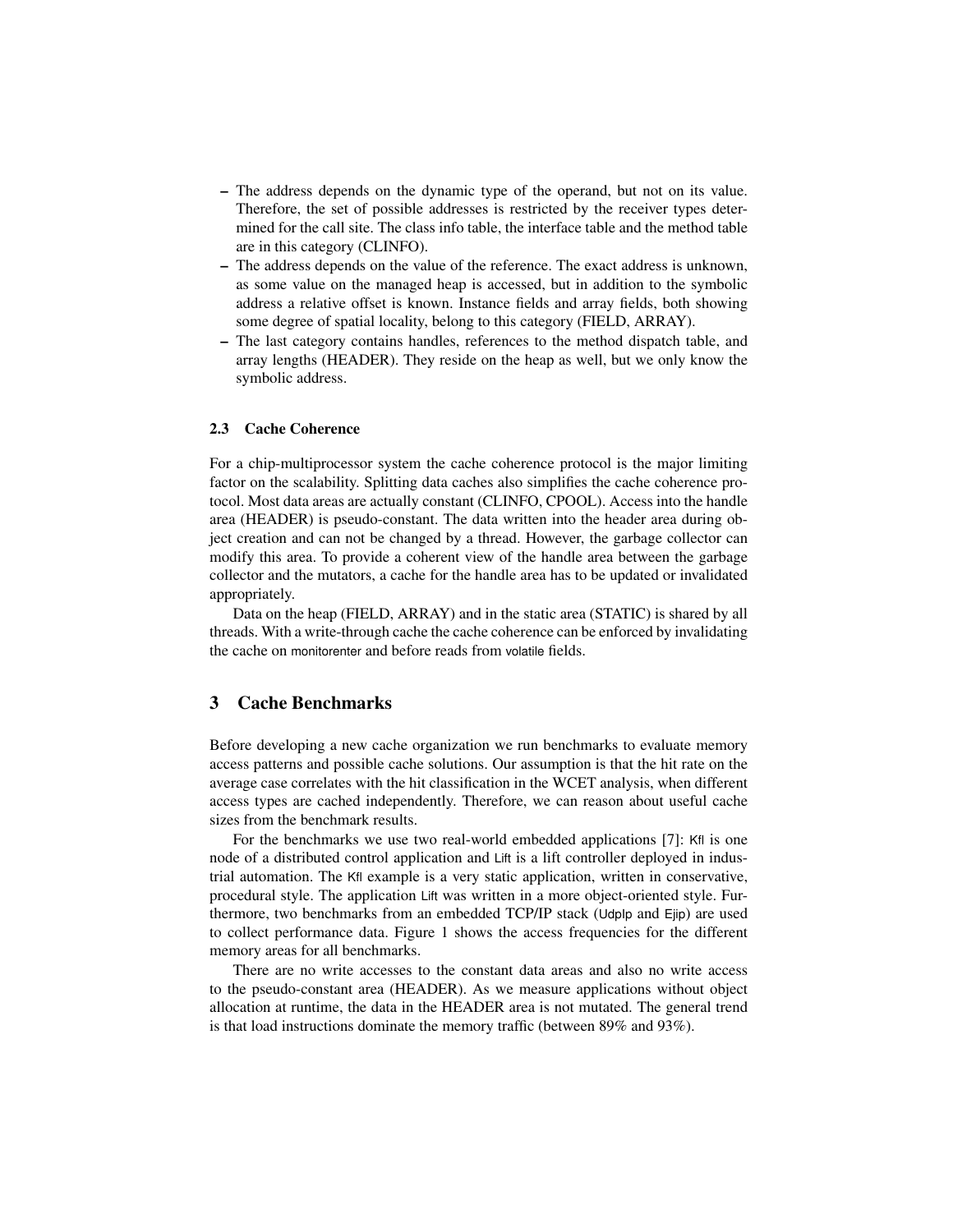|                                      | Kfl |         | Lift<br>load store load store load store load store |  | UdpIp            |  | Ejip |     |
|--------------------------------------|-----|---------|-----------------------------------------------------|--|------------------|--|------|-----|
|                                      |     |         |                                                     |  |                  |  |      |     |
| <b>CLINFO</b>                        |     |         | 31.2 0.0 7.4 0.0 14.4 0.0                           |  |                  |  | 10.7 | 0.0 |
| CONST 11.4 0.0 2.6 0.0 13.8 0.0 12.3 |     |         |                                                     |  |                  |  |      | 0.0 |
| <b>STATIC</b>                        |     |         | 28.3 7.6 2.6 0.6 8.8 1.1 12.3 3.4                   |  |                  |  |      |     |
| <b>HEADER</b>                        |     |         | 14.3 0.0 50.5 0.0 39.1 0.0 39.4                     |  |                  |  |      | 0.0 |
| <b>FIELD</b>                         | 0.0 | $0.0^-$ |                                                     |  | 24.9 0.8 6.3 1.8 |  | 6.4  | 1.0 |
| ARRAY                                |     |         | 3.9 3.2 4.7 5.7 10.7 4.0                            |  |                  |  | 10.6 | 4.0 |

Table 1. Data memory traffic to different memory areas (in % of all data memory accesses)

For the Kfl application there are no field accesses (FIELD). Dominating accesses are to static fields (STATIC), static method invocation (CLINFO), and access to the constant pool (CONST). The rest of the accesses are related to array accesses (HEADER, ARRAY). The Lift application has a quite different access pattern: instance field accesses dominate all reads (FIELD and HEADER). There are less methods invoked than in the Kfl application and less static fields accessed. The array access frequency of both applications is similar (4%–5%), for the TCP/IP benchmark, due to many buffer manipulations, considerable higher (11% loads).

#### 3.1 Cache Simulations

As first step we simulate different cache configurations with a software simulation of JOP (JopSim) and evaluate the average case hit count.

Handle Cache As all operations on objects and arrays need an indirection through the handle we first simulate a cache for the handle. The address of the handle is not known statically, therefore we assume a small fully-associative cache with LRU replacement policy. The results of the cache is shown in Table 2 for different sizes. The size is in single words. Quite interesting to note is that even a single entry cache provides a hit rate for the handle indirection access of up to 72%. Caching a single handle should be so simple, so a single cycle hit detection including a memory read start in the same cycle should be possible. In that case, even a uniprocessor JOP with a two cycle memory read will gain some speedup. A size of just 8 entries results in a reasonable hit rate between 84% and 95%.

Constants and the Method Table Mixing access to the method table and access to the constant pool in one direct mapped cache is an option when the receiver types can be determined precisely. However, if the set of possible receiver types is large, the analysis becomes less precise. Therefore, we evaluate individual caches for the constant pool access (CPOOL) and the access to the method table (CLINFO).

Table 3 shows that a small direct-mapped cache of 512 words (2 KB) gives a hit rate of 100%. Keeping the cache sizes small is important for our intended system. We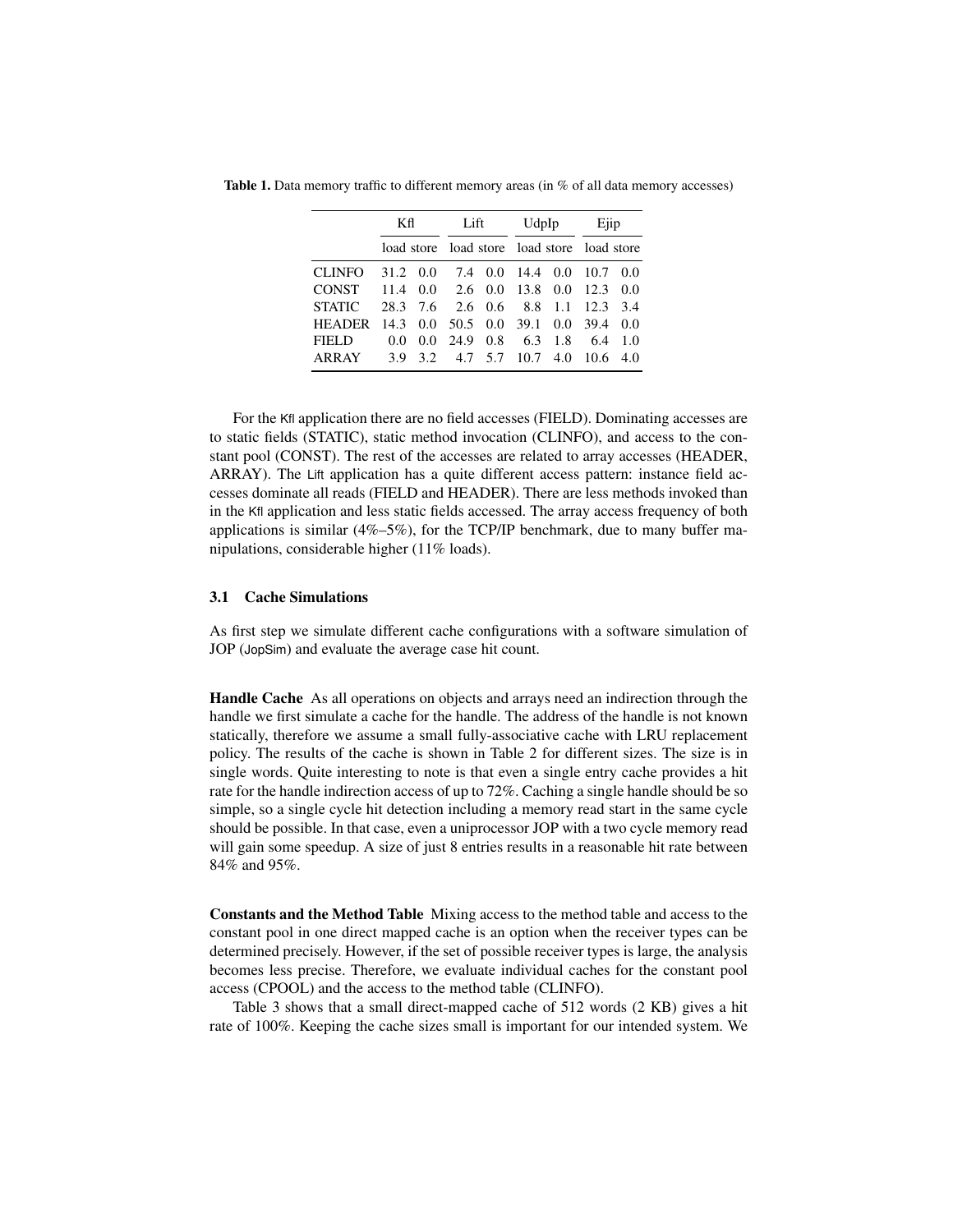| Hit rate $(\% )$ |    |    |                          |    |  |  |  |  |
|------------------|----|----|--------------------------|----|--|--|--|--|
|                  |    |    | Size Kfl Lift UdpIp Ejip |    |  |  |  |  |
| 1                | 72 | 15 | 43                       | 69 |  |  |  |  |
| 2                | 82 | 20 | 80                       | 78 |  |  |  |  |
| 4                | 84 | 94 | 87                       | 82 |  |  |  |  |
| 8                | 88 | 95 | 91                       | 84 |  |  |  |  |
| 16               | 92 | 95 | 94                       | 84 |  |  |  |  |
| 32               | 95 | 95 | 96                       | 86 |  |  |  |  |

Table 2. Hit rate of a handle cache, fully associative, LRU replacement

Table 3. Hit rate of a constant pool cache, direct mapped

|     | Hit rate $(\% )$ |     |                          |     |  |  |  |  |  |
|-----|------------------|-----|--------------------------|-----|--|--|--|--|--|
|     |                  |     | Size Kfl Lift UdpIp Ejip |     |  |  |  |  |  |
| 32  | 68               | 69  | 77                       | 82  |  |  |  |  |  |
| 64  | 96               | 69  | 79                       | 95  |  |  |  |  |  |
| 128 | 98               | 69  | 88                       | 95  |  |  |  |  |  |
| 256 | 100              | 100 | 100                      | 95  |  |  |  |  |  |
| 512 | 100              | 100 | 100                      | 100 |  |  |  |  |  |

are targeting chip-multiprocessor systems with private caches, even for accesses to constants, to keep the individual tasks time-predictable. A shared cache would not allow to perform any cache analysis of individual tasks.

The hit rate of a direct-mapped cache for the method table (MTAB) shows a similar behavior as the constant pool caching, as shown in Table 4. A size of 256 words gives a hit rate between 95% and 100%. It has to be noted that the method table is accessed by static and virtual methods. While the MTAB entry is known statically for static methods, the MTAB entry for virtual methods depends on the receiver type. If data-flow analysis can determine most of the receiver types the combination of a single cache for the constant pool and the method table is an option further to explore.

Static Fields Table 5 shows the results for a direct mapped cache for static fields. For object-oriented programs (represented by Lift), this cache can be kept very small. Although the addresses are statically known as the addresses for the constants, a combination of these two caches is not useful. Static fields need to be kept cache coherent, constant pools entries are implicitly cache coherent. Cache coherence enforcement, with cache invalidation at synchronized blocks, limits the hit rate in Udplp and Ejip.

Object Fields Addresses of object fields are unknown for the analysis. Therefore, we can only attack the analysis problem via a high associativity. Table 6 shows hit rates of fully-associative caches with LRU replacement policy. For the Lift benchmark we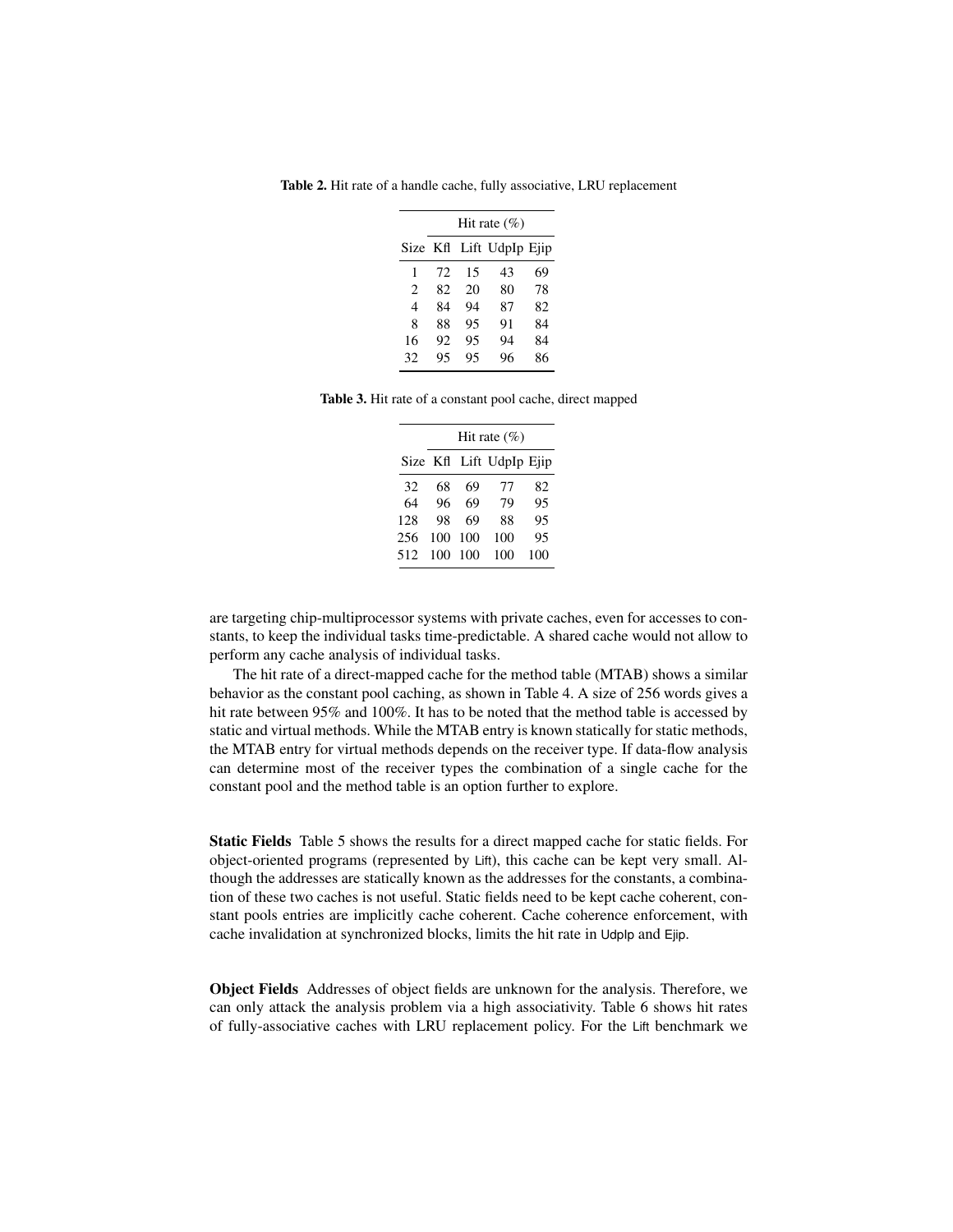Table 4. Hit rate of a method table cache, direct mapped

| Hit rate $(\% )$ |                          |     |    |    |  |  |  |  |
|------------------|--------------------------|-----|----|----|--|--|--|--|
|                  | Size Kfl Lift UdpIp Ejip |     |    |    |  |  |  |  |
| 32               | 64                       | 83  | 62 | 49 |  |  |  |  |
| 64               | 85                       | 83  | 77 | 74 |  |  |  |  |
| 128              | 91                       | 100 | 85 | 93 |  |  |  |  |
| 256              | 100                      | 100 | 97 | 95 |  |  |  |  |

Table 5. Hit rate of a static field cache, direct mapped

| Hit rate $(\% )$ |     |        |                          |    |  |  |  |  |
|------------------|-----|--------|--------------------------|----|--|--|--|--|
|                  |     |        | Size Kfl Lift UdpIp Ejip |    |  |  |  |  |
| 32               |     | 76 100 | 33                       | 77 |  |  |  |  |
| 64               |     | 85 100 | 33                       | 77 |  |  |  |  |
| 128              | 99  | -100   | 33                       | 77 |  |  |  |  |
| 256              | 100 | - 100  | 33                       | 77 |  |  |  |  |

observe a moderate hit rate of 88% for a very small cache of just 8 entries. UdpIp and Ejip saturate at 8 entries due to cache invalidation during synchronized blocks of code.

#### 3.2 Summary

From the experiments with simulation of different caches for different memory areas we see that quite small caches can provide a reasonable hit rate. However, as the memory access latency for a CMP system with time-sliced memory arbitration can be quite high,<sup>1</sup> even moderate cache hit rates are a reasonable improvement.

# 4 Cache Analysis

In the following section we sketch cache analysis as it will be performed in a future version of our WCET analysis tool [8]. We leverage the cache splitting of the data areas for a modular analysis, e.g., analysis of heap allocated objects is independent from analysis of the cache for constants or cache for static fields.

In multithreaded programs, it is necessary to invalidate the cache when entering a synchronized block or reading from volatile variables.<sup>2</sup> We require that accesses to shared data are properly synchronized, which is the correct way to access shared data in Java. In this case it is safe to assume that object references on the heap are not

<sup>1</sup> Our 8 core CMP prototype with a time slot of 6 cycles per core has a worst-case latency of 48 cycles.

<sup>&</sup>lt;sup>2</sup> The semantics of volatile variables in the Java memory model is similar to synchronized blocks: the complete global state has to be locally visible before the read access. Simply bypassing the cache for volatile accesses is not sufficient.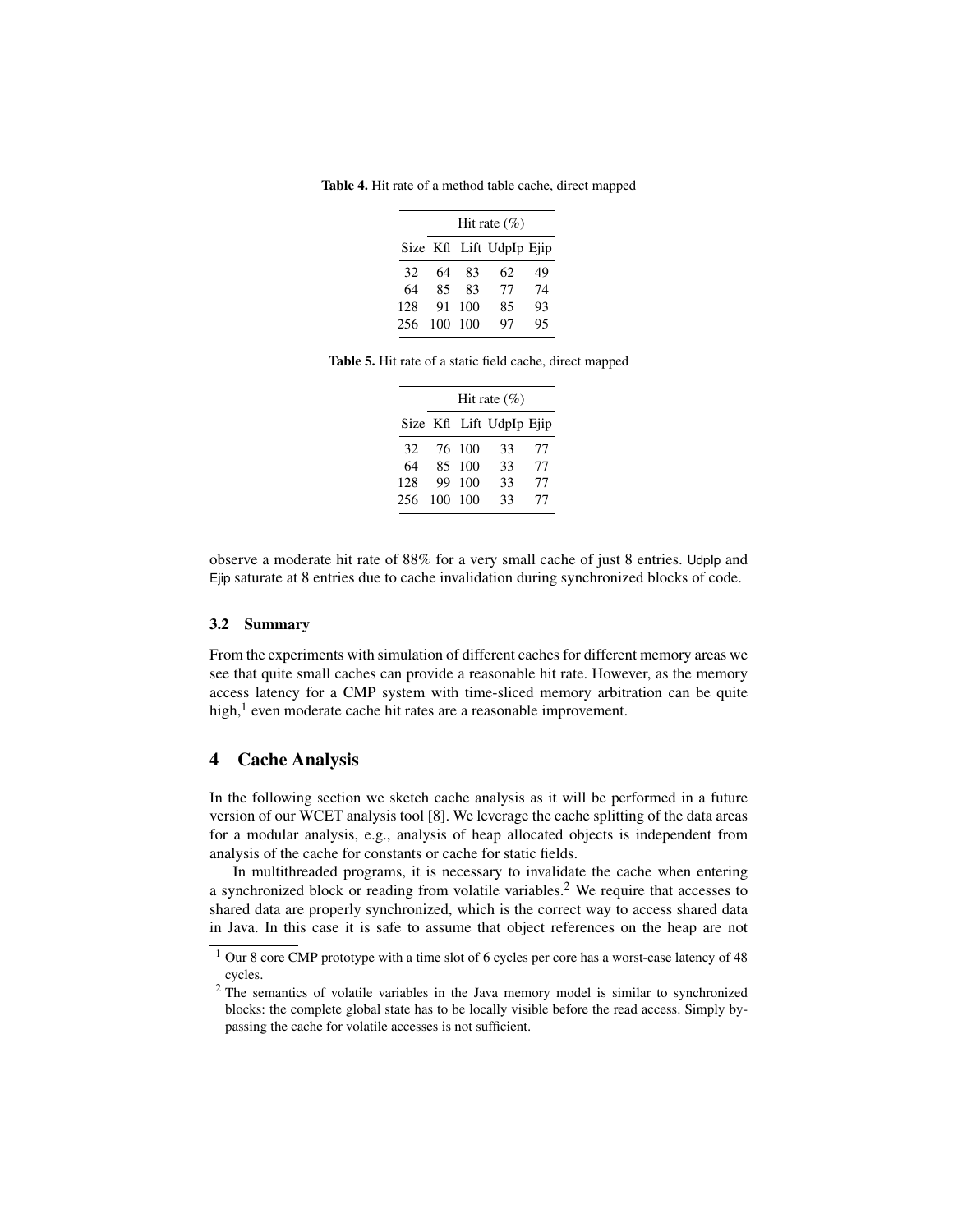| Hit rate $(\% )$ |    |    |                          |    |  |  |  |  |  |
|------------------|----|----|--------------------------|----|--|--|--|--|--|
|                  |    |    | Size Kfl Lift UdpIp Ejip |    |  |  |  |  |  |
| 1                | 84 | 17 | 47                       | 9  |  |  |  |  |  |
| $\mathfrak{D}$   | 84 | 75 | 59                       | 13 |  |  |  |  |  |
| 4                | 84 | 86 | 65                       | 18 |  |  |  |  |  |
| 8                | 84 | 88 | 67                       | 20 |  |  |  |  |  |
| 16               | 84 | 88 | 67                       | 20 |  |  |  |  |  |
| 32               | 84 | 88 | 67                       | 20 |  |  |  |  |  |

Table 6. Hit rate of an instance field cache, fully associative, LRU replacement

changed by another thread at arbitrary points in the program, resulting in a significantly more precise analysis. The effect of synchronization, namely invalidating some of the caches, has to be taken into account though.

The running example is illustrated in Figure 1 and was taken from the *Lift* application. The figure comprises the source code of the method checkLevel and the corresponding control flow graph in static single assignment (SSA) form. Each basic block is annotated with the cache accesses it triggers.

#### 4.1 Static and Type-Dependent Addresses

If we only deal with statically known addresses in a data cache, the standard cache hit/miss classification (CHMC) for instruction caches delivers precise results and is therefore a good choice [9]. In the example, there is only one static variable, LEVEL POS. If we assume a direct-mapped cache for static variables, and a separate one for values on the heap, all but the first access to the field will be a cache hit every time checkLevel is executed.

When the address depends on the type of the operand, we have to deal with a set of possible addresses. The straight forward extension of CHMC to sets of memory addresses is to update the abstract cache state for each possible address, and then join the resulting states. This leads to a very pessimistic classification when dynamic dispatch is used, however, and therefore is only acceptable if the exact address is known for most references.

#### 4.2 Persistence Analysis

If dynamic types are more common, a more promising approach is to classify program fragments, or partitions, where it is known that one or all memory addresses are locally persistent. If this is the case, they will be missed at most once during one execution of the program fragment.

For both direct-mapped and N-way set associative caches with LRU replacement, a dataflow analysis for persistence analysis has been introduced in [10]. For FIFO caches, the concept of persistence is useful as well, but it is not safe anymore to assume that a persistent address will be loaded at the first access.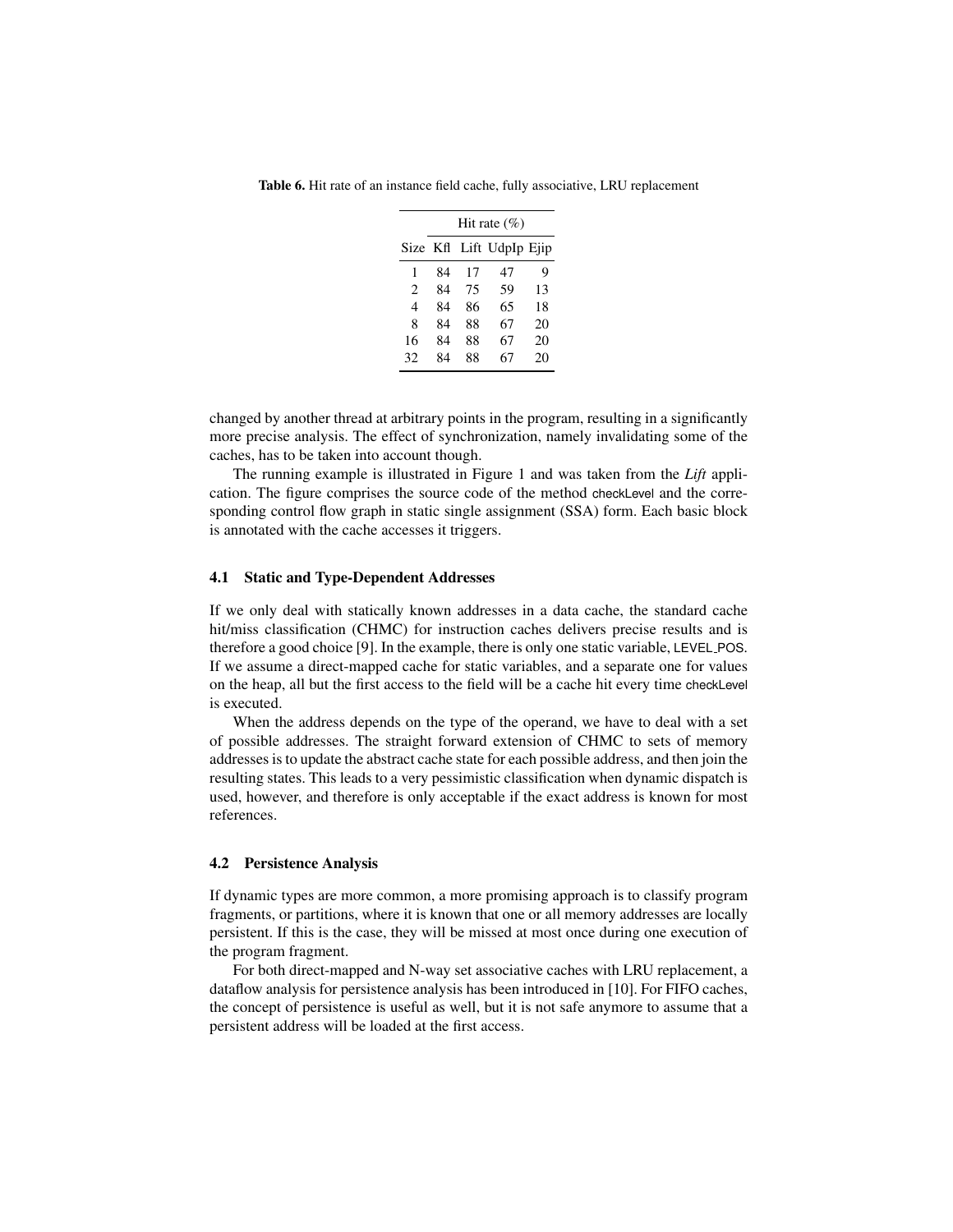

Fig. 1. Cache Analysis Example

Most work on persistence analysis focusses on dataflow equations and global persistence, leaving out some aspects which deserve more attention. Persistence for the whole program is rare and only of theoretical interest. We therefore identify a set of nested scopes [11], and identify for each scope which cache lines or cache sets are locally persistent. A scope is a subgraph of the control flow graph which represents a set of execution sequences. Methods, loops and loop bodies are typical examples of scopes, but partitions of less regular shape are possible as well. To reduce the amount of analysis work, persistence is checked in a bottom-up manner, starting at the leaves of the scope nesting graph. In the example we partitioned the flow graph of checkLevel into two scopes, the first of which contains the method turnOffLeds, while checkLevel.2.Loop is a subscope of the second one.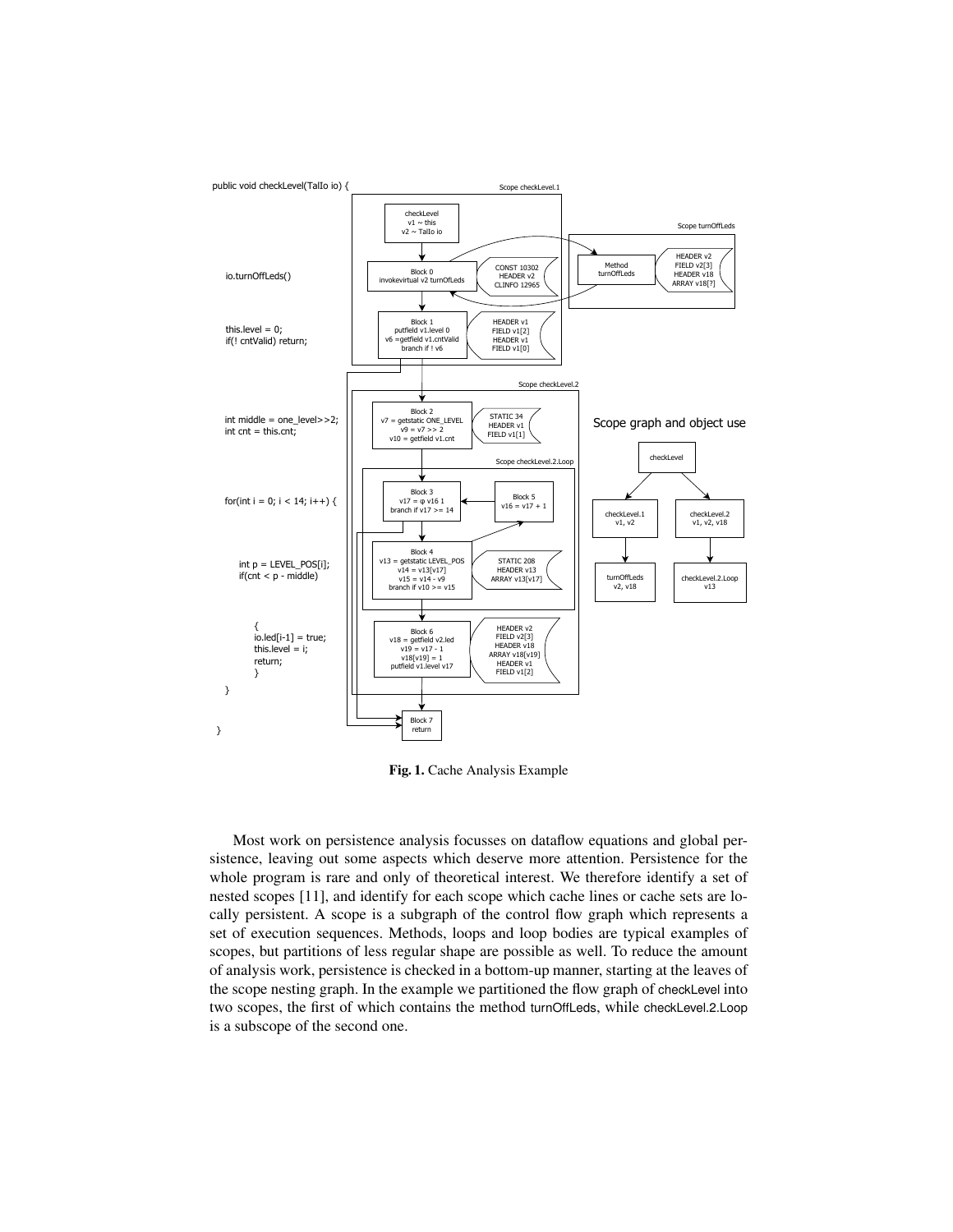#### 4.3 Object Header and Fields

As the address of the object header and the object fields depends on the instance and is not known at compile time, we use small, fully associative caches to track the cache state. There is usually a high number of handle accesses in object-oriented programs, but many of them do not change often. In our architecture, the object header is fully transparent at the bytecode level, and is managed by the runtime system. Caching is hence expected to gain a substantial benefit. On other platforms, which compile the bytecode and hold handles and array length values in registers, caching those values is probably less beneficial.

To calculate the symbolic addresses of object headers and fields used in some scope, the data dependencies of the control flow graphs in SSA form are analyzed. In SSA form, each variable is only defined once. If the definition is of the form  $v = \phi(v_1, v_2)$ , the definition is called a  $\phi$  node, and the value of *v* is either that of  $v_1$  or  $v_2$ .

For each object header used, those data depenencies which are defined in the same scope, and might be executed more than once within the scope, are identified. If all of those definitions are neither  $\phi$  nodes nor depend on an indeterministic instruction, the variable representing the object corresponds to a unique symbolic address.

Finally, if all references used within a scope correspond to a unique symbolic address, we are able to perform a local persistence analysis. Additionally, using a variant of the global value numbering technique used in optimizing compilers [12], the quality of the analysis is further improved by identifying variables mapping to the same symbolic address.

In the running example, no handle has a data dependency on a  $\phi$  node, and therefore persistence analysis is relatively simple. If a fully associative cache with four cache lines is used, all object headers of scope checkLevel are locally persistent. If the object header cache only has two entries, at least those headers used in scope turnOffLeds and checkLevel.2.loop are locally persistent.

# 5 Cache Implementation

We have implemented various forms of caches in the context of the Java processor JOP [4]: (1) a small fully associative cache with LRU replacement, (2) a fully associative cache with FIFO replacement, and (3) a direct mapped cache. We have combined the different caches to distinguish between different data areas.

#### 5.1 LRU and FIFO Caches

The crucial component of an LRU cache is the tag memory. In our implementation it is organized as a shift register structure to implement the aging of the entries (see Figure 2). The tag memory that represents the youngest cache entry (cache line 0) is fed by a multiplexer from all other tag entries and the address from the memory load. This multiplexer is the critical path in the design and limits the maximum associativity.

Table 7 shows the resource consumption and maximum frequency of the LRU and FIFO cache. The resource consumption is given in logic cells (LC) and in memory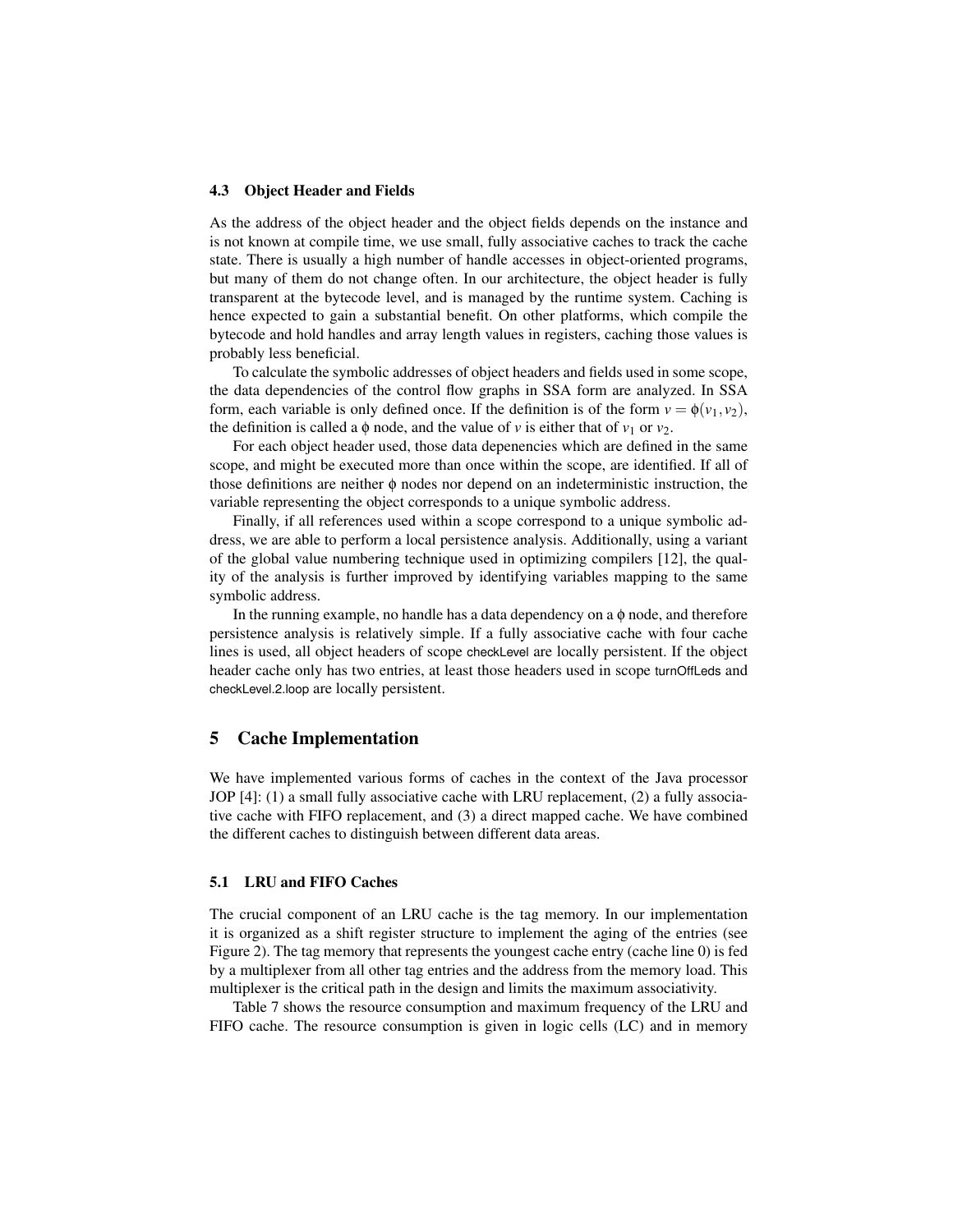

Fig. 2. LRU tag memory implementation

bits. As a reference, a single core of JOP consumes around 3500 LCs and the maximum frequency in the Cyclone-I device without data caches is 88 MHz. We can see the impact on the maximum frequency of the large multiplexer in the LRU cache on configurations with a high associativity.

Table 7. Implementation results for LRU and FIFO based data caches

|                                             | <b>LRU</b> Cache |                                                  | FIFO Cache |  |  |  |
|---------------------------------------------|------------------|--------------------------------------------------|------------|--|--|--|
| Associativity LC Memory Fmax LC Memory Fmax |                  |                                                  |            |  |  |  |
|                                             |                  | 16-way 783 0.5 KBit 102 MHz 633 0.5 KBit 119 MHz |            |  |  |  |
|                                             |                  | 32-way 1315 1 KBit 81 MHz 1044 1 KBit 107 MHz    |            |  |  |  |
|                                             |                  | 64-way 2553 2 KBit 57 MHz 1872 2 KBit 94 MHz     |            |  |  |  |
|                                             |                  | 128-way 4989 4 KBit 36 MHz 3538 4 KBit 89 MHz    |            |  |  |  |
|                                             |                  | 256-way 10256 8 KBit 20 MHz 9762 8 KBit 84 MHz   |            |  |  |  |

The implementation of a FIFO replacement strategy avoids the change of all tag memories on each read. Therefore, the resource consumption is less than for an LRU cache and the maximum frequency is higher. However, hit detection still has to be applied on all tag memories in parallel and one needs to be selected.

#### 5.2 Split Cache Implementation

We have combined a direct mapped cache and an LRU cache with one JOP core. The LRU cache stores the object header and the object fields; the direct mapped cache stores class info, constants, and static fields; array data is not cached.

Table 8 shows the resources and the maximum system frequency of different cache configurations. The first line gives the base numbers without any data cache. From the resource consumptions we can see that a direct mapped cache is cheap to implement. Furthermore, the maximum clock frequency is independent of the direct mapped cache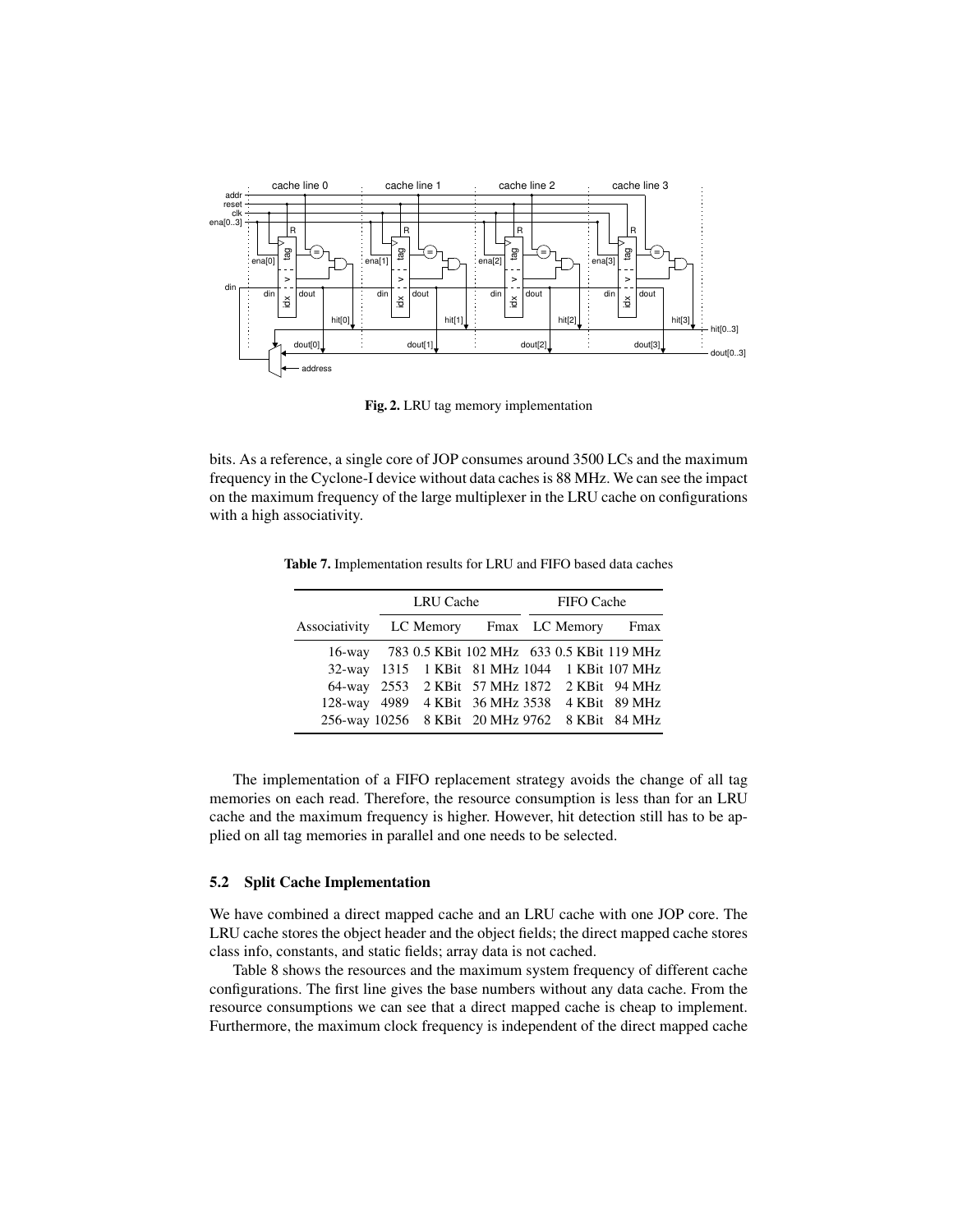Table 8. Implementation results for a split cache design

|        | Cache size DM Cache LRU Cache |  |                                                    |  | System |  |  |
|--------|-------------------------------|--|----------------------------------------------------|--|--------|--|--|
|        |                               |  | DM LRU LC Memory LC Memory LC Memory Fmax          |  |        |  |  |
| $0$ KB |                               |  | 0 0 0 KBit 0 0 KBit 3530 61 KBit 88 MHz            |  |        |  |  |
| $1$ KB |                               |  | 8 199 12 KBit 515 0.25 KBit 4731 73 KBit 85 MHz    |  |        |  |  |
| 2 KB   |                               |  | 16 199 23.5 KBit 1045 0.5 KBit 5142 85 KBit 85 MHz |  |        |  |  |
| 4 KB   |                               |  | 32 172 46 KBit 1369 1 KBit 5344 108 KBit 81 MHz    |  |        |  |  |
| 8 KB   |                               |  | 64 171 90 KBit 3235 2 KBit 7257 153 KBit 79 MHz    |  |        |  |  |

size. A highly associative LRU cache (i.e., 32-way and more) dominates the maximum clock frequency and consumes considerable logic resources.

# 6 Related Work

Early work on data cache access classification by White et al. focusses on computing addresses and analyzing array access patterns [13]. It is assumed, however, that the exact memory accesses can be resolved. Ferdinand et al. [10] discuss the use of dataflow analysis for data cache analysis. They suggest to use persistence analysis to deal with memory accesses which reference one out of a set of possible addresses.

To overcome the problems with unknown memory addresses, Lundquist et al. [14] suggest to distinguish unpredictable and predictable memory accesses to improve the analysis of data caches. If an address cannot be resolved at compile time, accesses to that address are considered as unpredictable. Those data structures which might be accessed by unpredictable memory accesses are marked for being moved into an uncached memory area. Vera et al. [15] lock the cache during accesses to unpredictable data . The locking proposed there affects all kinds of memory accesses though, and therefore is necessarily coarse grained.

# 7 Conclusion

Chip-multiprocessor systems increase the pressure on the memory bandwidth and caching of instructions and data is mandatory. In order to estimate tight WCET values, we propose to split data caches for different data areas. Benchmarking of embedded applications show possible tradeoffs between achievable hit rates and sizes of the different caches. Splitting the data cache for different access types (e.g., constant pool and heap) allows to modularize the cache analysis. Furthermore, unknown addresses of one data type access have no impact on data accesses of a different type. Caches for data where the address is not known statically (e.g., heap allocated data), can only be analyzed when the cache has a very high associativity. From our prototype implementation within an FPGA we conclude that LRU caches scale up to an associativity of 16 and FIFO caches up to an associativity of 64.